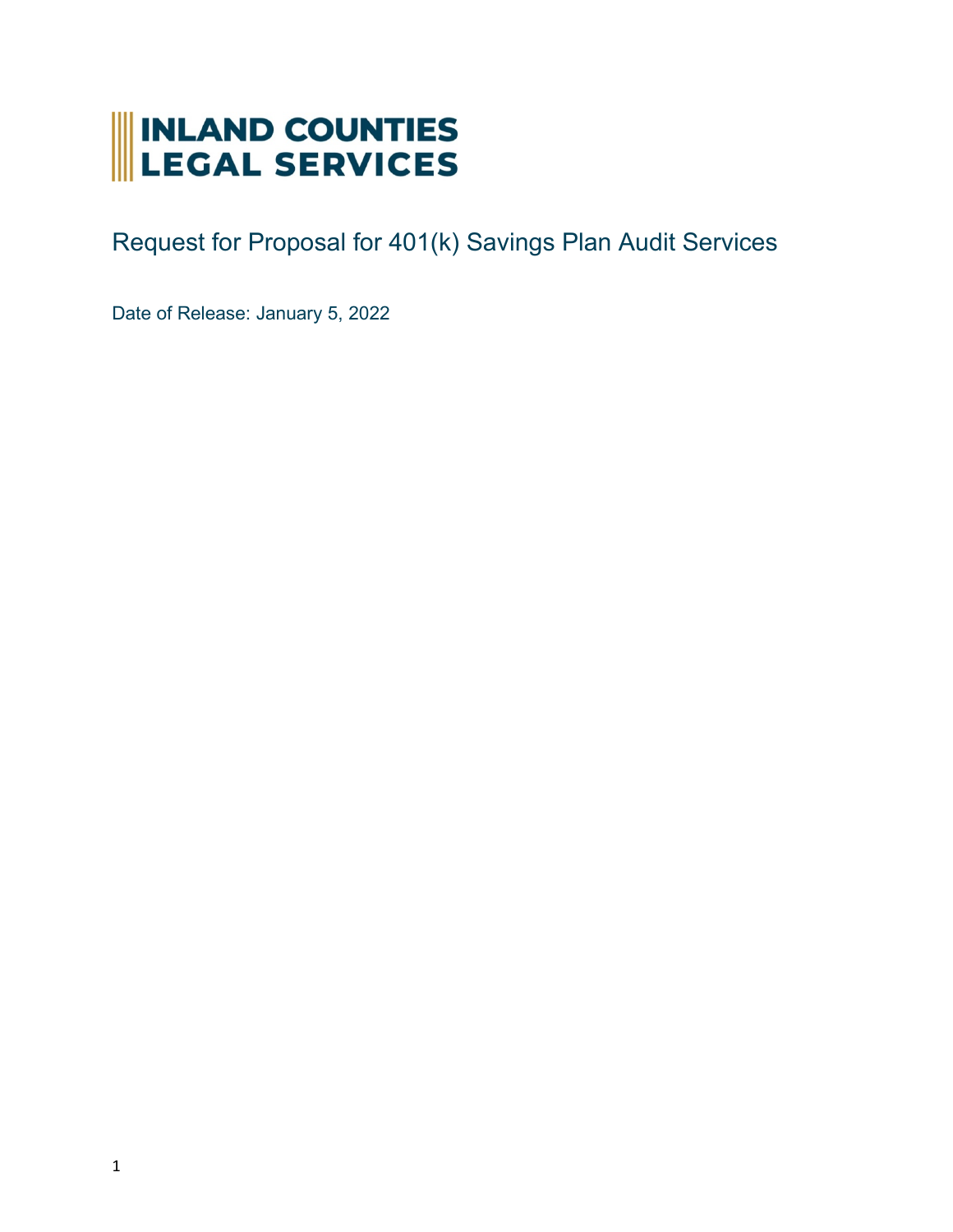## Contents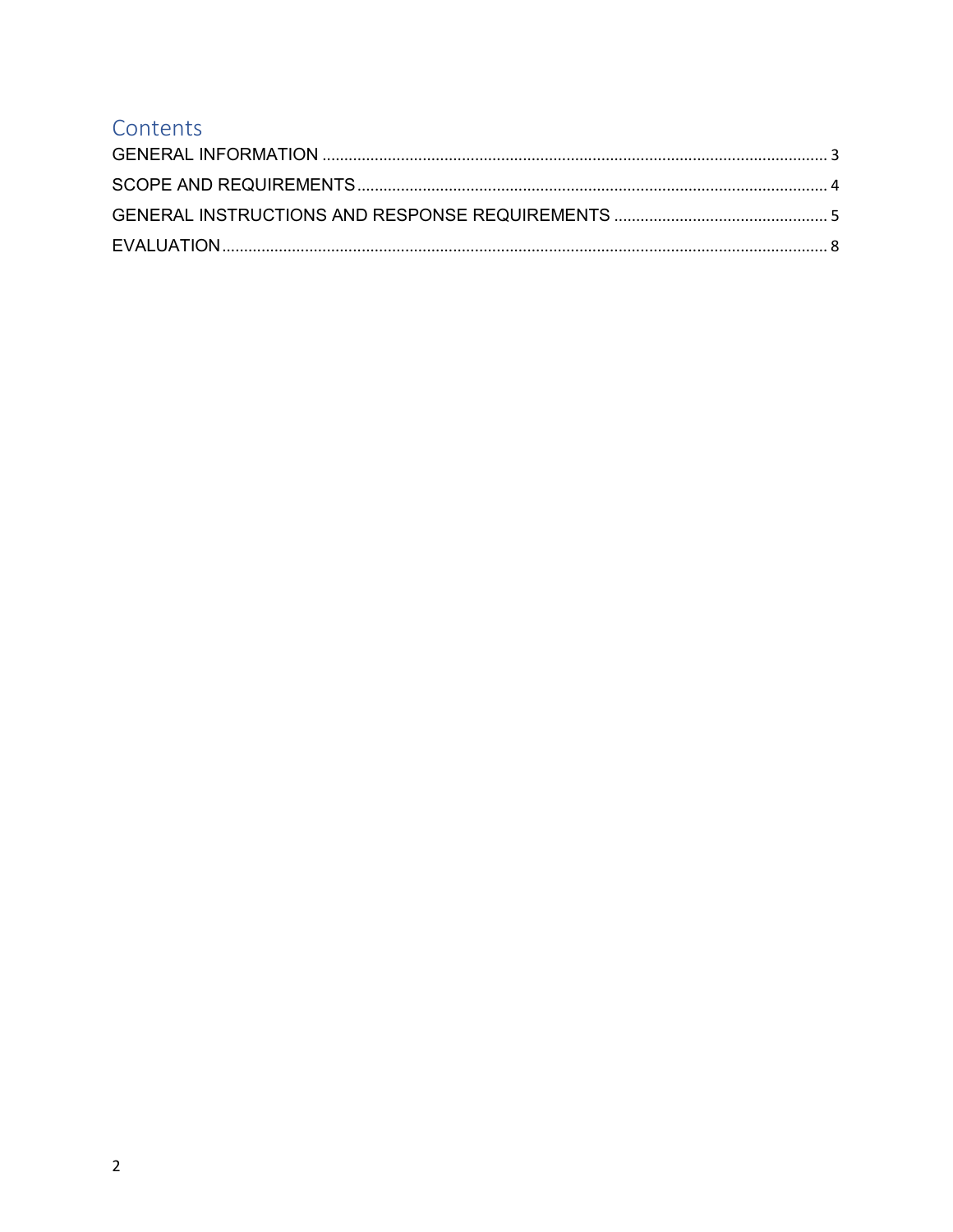#### <span id="page-2-0"></span>GENERAL INFORMATION

The objective of ICLS in this procurement is to identify and contract with a qualified vendor to perform the annual audit of ICLS's 401(k) savings plan and review of Form 5500 data for the 2021 plan year with option to renew for the 2022, 2023, 2024, and 2025 plan years.

Inland Counties Legal Services (ICLS) pursues justice, equity, and inclusion for vulnerable persons in Riverside and San Bernardino Counties. Since 1958, ICLS has provided free legal services to seniors and those in the greatest social or economic need, with emphasis on service delivery to rural communities in Riverside and San Bernardino Counties. Legal services are provided by attorneys, paralegals, and pro bono volunteers under the direct supervision of an attorney in wide ranging practice areas, including Bankruptcy, Consumer, Elder, Family, Health, Housing, Immigration, Public Benefits, and Tax. Additional information about ICLS can be found a[t www.inlandlegal.org.](http://www.inlandlegal.org/)

Once awarded, ICLS will contract with the auditor through the form of an engagement letter to be prepared by the auditor.

ICLS' fundamental commitment is to contract for value and successful results. A successful result is denoted as the generation of defined, measurable, and beneficial outcomes that support ICLS's missions, objectives, and goals, and satisfies all defined contract requirements.

ICLS seeks to ensure a level playing field in the award of the contract. ICLS has implemented an aggressive policy concerning actual or potential conflicts of interest to ensure fair and open competition, as well as an anti-nepotism policy and has included both as attachments to this RFP. Respondents must carefully review and understand this language when developing proposals. The Respondent must disclose any past employment of its employees and agents, or its subcontractors' employees and agents, by ICLS, including the individual's name and the date such individual's employment at ICLS ended.

Whenever the terms "shall," "must," "or "is required" are used in this RFP in conjunction with a specification or performance requirement, the specification or requirement is mandatory for the potential vendor. ICLS may, at its sole discretion, reject any proposal that fails to address or meet any mandatory requirement set forth herein. Whenever the terms "can," "may," or "should" are used in this RFP in conjunction with a specification or performance requirement, the specification or performance requirement is a desirable, but not mandatory, requirement.

The sole point of contact for inquiries concerning this RFP is:

Tessie D. Solorzano, Deputy Director of Operations 1040 Iowa Avenue, Suite 106 Riverside, CA 92507 (951) 248-4524 [tcross@icls.org](mailto:tcross@icls.org)

All communications relating to this RFP must be directed to the specified ICLS contact person. All other communications between a respondent and ICLS staff concerning this RFP are prohibited. In no instance is a respondent to discuss cost information contained in a proposal with the ICLS point of contact or any other staff prior to proposal evaluation. Failure to comply with this section may result in ICLS's disqualification of the proposal.

Procurement Timeline

RFP Release Date January 5, 2022 Optional Notice of Intent to Propose Due: January 12, 2022 Vendor Questions Due January 14, 2022 Response to Vendor Questions Posted: January 18th, 2022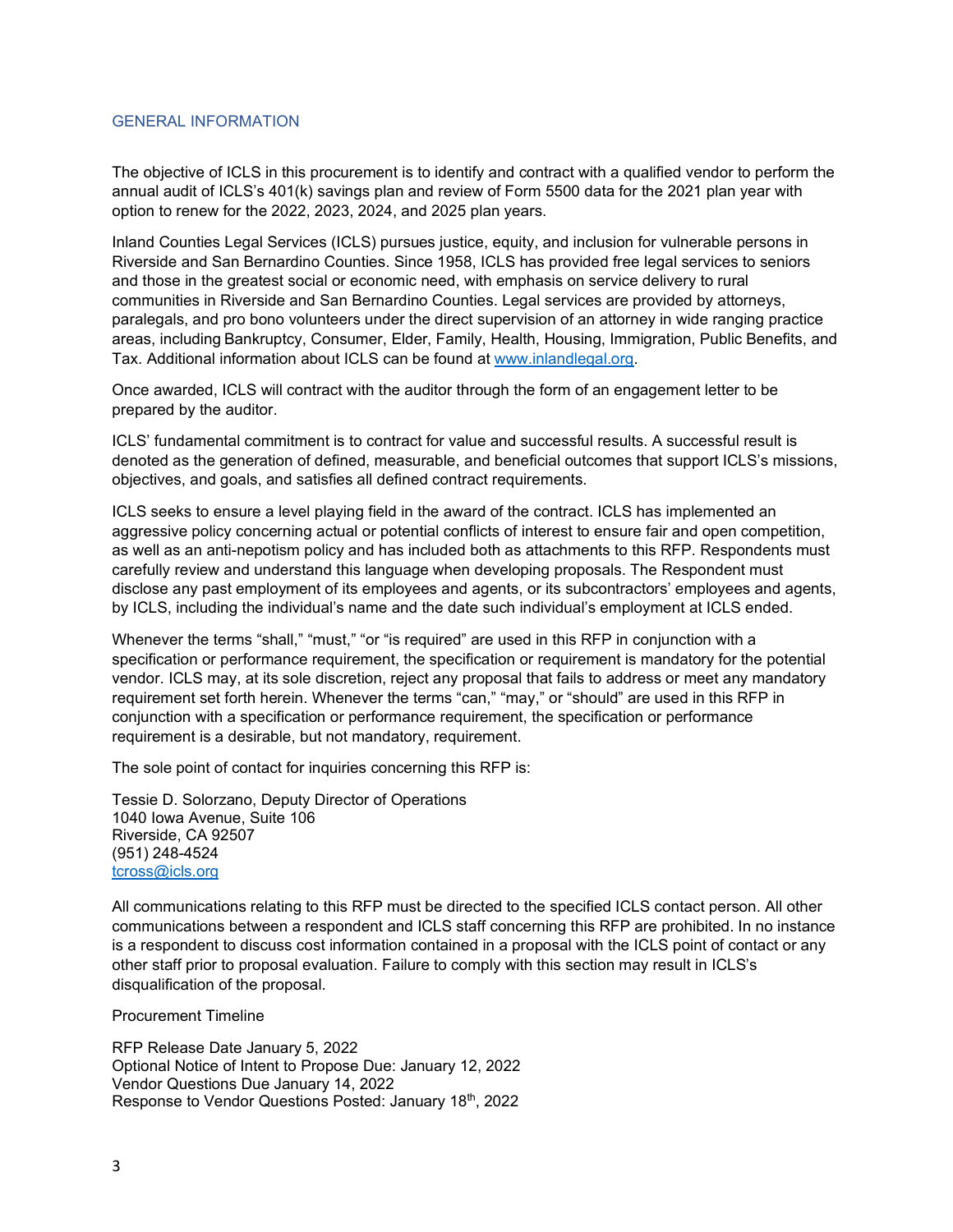Vendor Proposals Due: January 25, 2022 by 5:00PM Pacific Time Vendor Presentations – If necessary TBD Anticipated Contract Award TBD Anticipated Contract Start Date TBD

ICLS reserves the right to amend this RFP at any time prior to the proposal submission deadline. Any changes, amendments, or clarifications will be made in the form of responses to vendor questions, amendments, or addendum issued by ICLS and sent to the point of contact listed on the Notice of Intent to Propose. Vendors not submitting the Notice of Intent to Propose will not receive changes, amendments, or answers to questions regarding this Request For Proposal.

ICLS reserves the right to cancel this RFP or to make no award of a contract pursuant to this RFP.

ICLS may, in its discretion, reject any and all proposals submitted in response to this RFP.

ICLS will not reimburse any respondent for costs of developing a proposal in response to this RFP.

### <span id="page-3-0"></span>SCOPE AND REQUIREMENTS

ICLS maintains an ERISA-qualified 401(k) retirement savings plan for its employees. Pursuant to ERISA, plan sponsors must annually file Form 5500 with the U.S. Department of Labor. The required filing must include the plan's audited financial statements.

The audit report must be completed no later than June 15th of each year.

The proposal must contain pricing for a five-year term, covering audit plan year ending 12/31/21, with options to renew for plan years ending 12/31/22, 12/31/23, 12/31/24, and 12/31/25. The audit for the plan year ending 12/31/21 will be the first year that the plan has been audited. It is expected that the proposals include consideration of any additional time expected to complete the initial first year audit.

The awarded auditor must meet all IRS and DOL qualifications for the audit of ERISA-qualified retirement plans. In addition, the auditor must, to the extent practical, work with the staff of the 401(k) plan record keeper to obtain information required for the audit. To the extent this is not practical; ICLS staff will provide the requested information. ICLS will provide on-site accommodations as necessary, including telephone and internet access, for audit staff. Contractor will be expected to comply with all OSHA health and safety guidelines as well as ICLS policies with regards to the COVID-19 pandemic, such as face masks, social distancing, and vaccine and/or COVID testing. It is expected that the bulk of the work will be performed by telework, and the auditor shall provide a method to share files and documents electronically in a secure manner.

In their responses to this RFP, respondents must describe in detail the methodology and approach to meeting the requirements of this RFP. Respondents must include a project schedule for completing each set of deliverables, key milestones, or scope requirements described herein. The awarded firm must provide a Lead Auditor who has decision-making authority and will assume responsibility for coordination, control, and performance of this effort. Any changes to key personnel associated with the subsequent contract must be submitted in writing and approved in writing by ICLS.

The auditor must be licensed or certified as a public accountant in the state of California and have at least three years of experience auditing ERISA-governed retirement plans.

At a minimum, the awarded respondent shall provide the following items. If additional value-added deliverables can be proposed, please identify them separately. Awarded respondent must provide a draft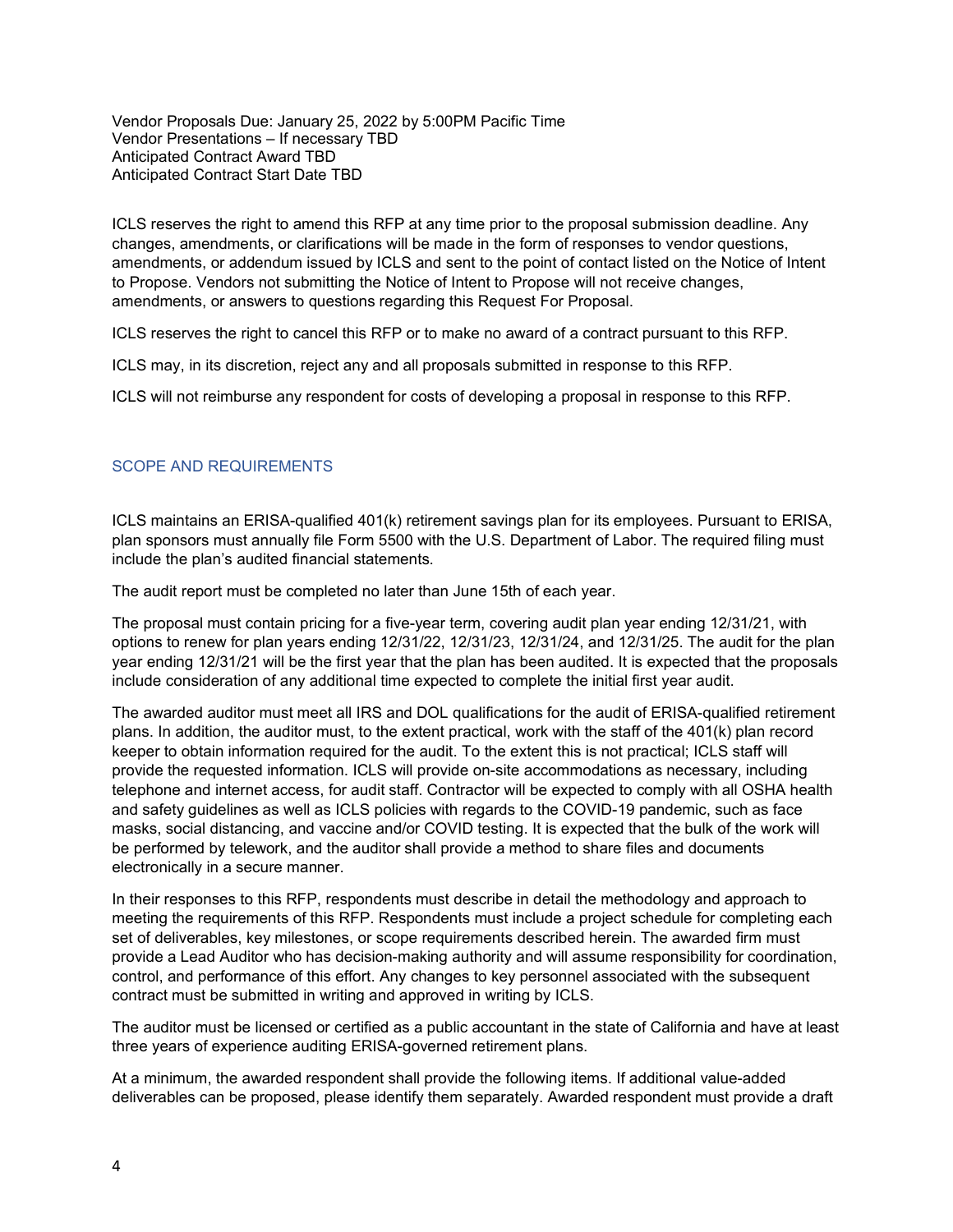of the annual limited scope audit report two weeks prior to the final copy. Awarded respondent must provide an annual limited scope audit report that will be attached to the Form 5500. On an annual basis, the awarded respondent must attend one meeting of the ICLS Board of Director's Audit Committee to discuss the report.

#### <span id="page-4-0"></span>GENERAL INSTRUCTIONS AND RESPONSE REQUIREMENTS

A prospective vendor may submit a Notice of Intent to Propose to the ICLS Point of Contact identified in Section 1.6 no later than 5:00PM Pacific Time on the date listed in the Section 1.7 Procurement Timeline. The Notice of Intent should consist of an email stating that the prospective vendor intends to submit a proposal for this procurement. Only vendors who submit a Notice of Intent to Propose will receive the answers to questions from all vendors, and/or any clarifications, amendments, and addenda to the Request For Proposal. Vendors who provide a Notice of Intent are not obligated to submit proposals after submitting the NOI, but must submit a response to be considered for an award.

All questions and comments regarding this RFP must be submitted electronically to the email address for the ICLS Point of Contact. All questions must reference the appropriate RFP page number. In order to receive a response, vendor questions and comments must be received no later than January 14, 2022. Inquiries received after the due date may be reviewed by ICLS but will not receive a response. Answers to vendor questions will be emailed to the point of contact listed on the Notice of Intent to Propose. A respondent must inquire in writing as to any ambiguity, conflict, discrepancy, exclusionary specification, omission or other error in this RFP prior to submitting a proposal. If a respondent fails to notify ICLS of any error, ambiguity, conflict, discrepancy, exclusionary specification, or omission, the respondent shall submit a proposal at its own risk and, if awarded the contract, shall have waived any claim that the RFP was ambiguous and shall not contest ICLS's interpretation. If no error or ambiguity is reported by the deadline for submitting written questions, the respondent shall not be entitled to additional compensation, relief, or time by reason of the error or its later correction.

ICLS reserves the right to amend answers prior to the proposal submission deadline.

Proposals may be withdrawn from consideration at any time prior to the award of contract. A written request for withdrawal must be made to the ICLS Point of Contact.

A respondent has the right to amend its proposal at any time and to any degree by written amendment delivered to the ICLS Point of Contact prior to the proposal submission deadline. ICLS reserves the right to request an amendment to any part of the proposal during negotiations.

A respondent may not issue press releases or provide any information for public consumption regarding its participation in this procurement without specific, prior written approval of ICLS.

ICLS may reject without further consideration any proposal that is not completely responsive to this RFP.

By submitting a proposal, the respondent grants ICLS the right to obtain information from any lawful source regarding: (i) the past business history, practices, conduct and ability of a respondent to supply goods, services, and deliverables; and (ii) the past business history, practices, conduct, and ability of the respondent's directors, officers, and employees. ICLS may take such information into consideration in evaluating proposals.

Submit all copies of the proposal to the ICLS Point of Contact no later than 5:00 p.m. Pacific Time on the submission deadline. The proposal must be signed by an authorized representative of the respondent and submitted electronically via email—the file must not exceed 20MB. If this size restriction cannot be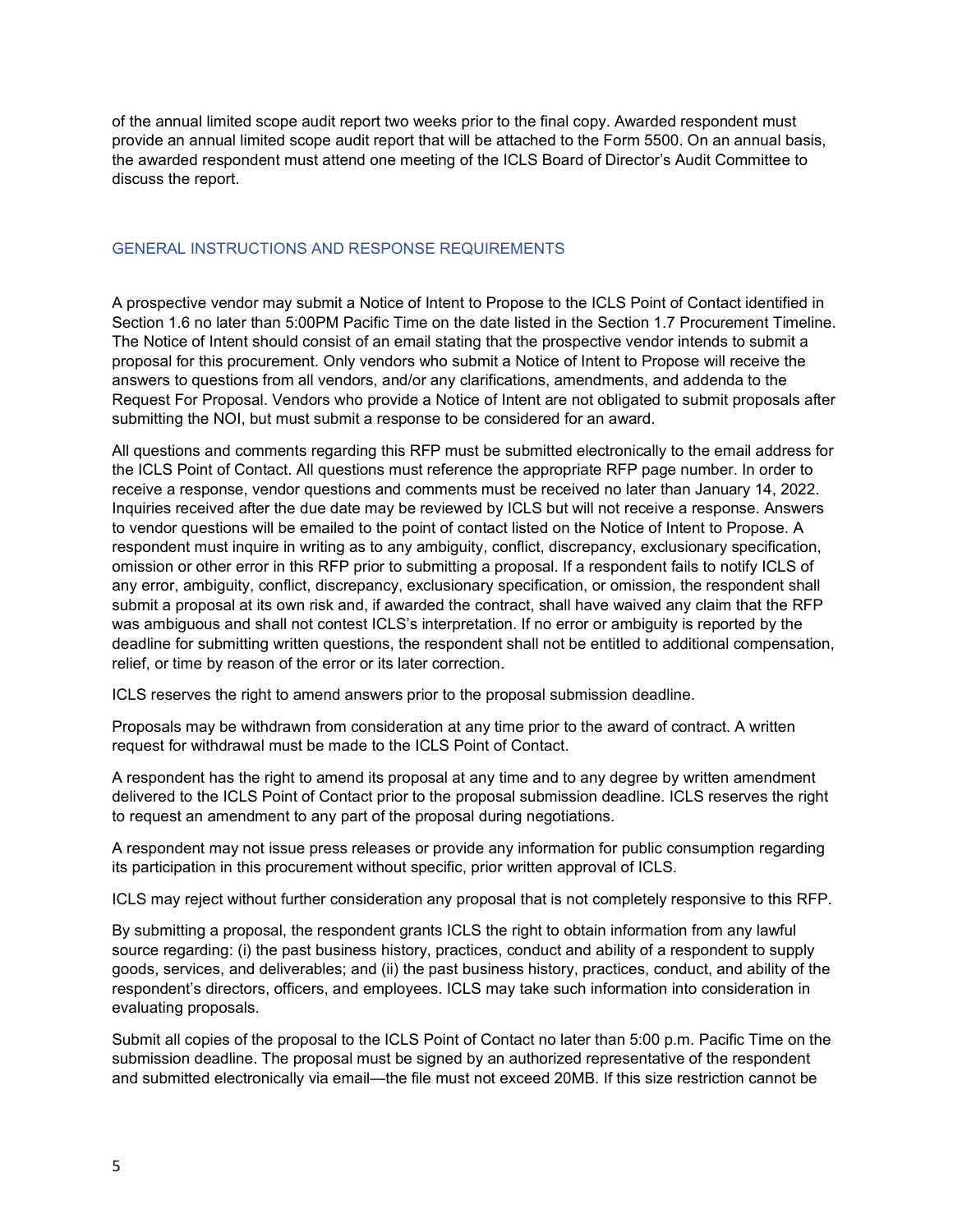met, multiple emails may be sent, but respondent must indicate how many emails ICLS should anticipate (i.e. email 1 of 3). ICLS reserves the right to disqualify late proposals.

All proposals must be:

- Clearly legible;
- Sequentially page-numbered;
- Organized in the sequence outlined in Section 3.9 and 3.9.1;
- Consist of two separate parts and must be sent in two separate attachments; Part 1 and Part 2(see Section 3.9)
- Limited to 50 pages (excluding ICLS required forms);
- Responsive to the requirements of this RFP;
- Proposals should include the respondent's name at the top of each page, and should not include unrequested materials or pamphlets.

The proposal must consist of two separate parts and must be sent in two separate attachments:

- (1) Part 1 Business Proposal; and
- (2) Part 2 Cost Proposal.

The Business Proposal must include:

- Section 1 Transmittal Letter;
- Section 2 Executive Summary:
- Section 3 Corporate Background and Experience;
- Section 4 Methodology and Services Approach;
- Section 5-Appendices;

#### Section 1 -- Transmittal Letter

Respondents must include a transmittal letter printed on official company letterhead. The letter must be signed by an individual authorized to legally bind the respondent.

The transmittal letter must include:

- Disclosure of all pending, resolved, or completed litigation, mediation, arbitration, or other alternate dispute resolution procedures involving the respondent (including subcontractors,) and its client(s) within the past 24 months.
- A description of any personal or business interest that may present an actual, potential, or apparent conflict of interest with the performance of the contract and an explanation of how the respondent can assure ICLS that these relationships will not create an actual conflict of interest.
- A complete list of all exceptions, reservations, and limitations to the terms and conditions of the RFP.

#### Section 2 -- Executive Summary

In this section, the respondent should condense and highlight the content of the Business Proposal to provide ICLS with a broad understanding of the respondent's approach to meeting ICLS's objectives for this procurement.

Section 3 -- Corporate Background and Experience

This section details the respondent's corporate background and experience. If the respondent proposes to use subcontractor(s), it must describe any existing ongoing relationships with such subcontractor(s), including project descriptions. The section should include the following information: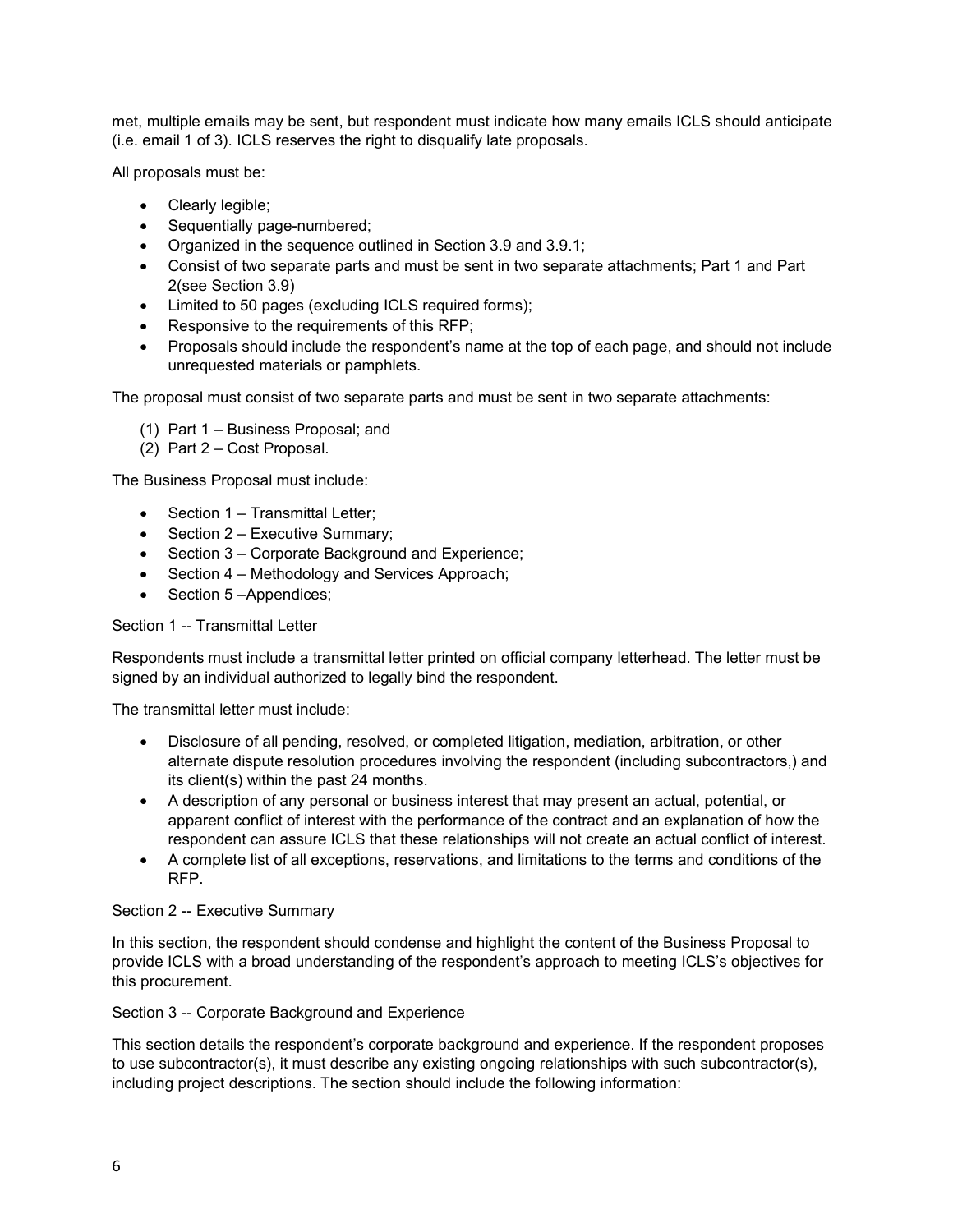Respondent's full organization, company, or corporate name;

Headquarter address;

Type of ownership (e.g. partnership, corporation);

If respondent is a subsidiary or affiliate and the name of the parent organization;

State where the respondent is incorporated or otherwise organized to do business;

Federal taxpayer identification;

Name and title of person who will sign the contract; and

Name and title of person responsible for responding to questions regarding the proposal, with telephone number, facsimile number, and email address.

Describe the respondent's corporate background as it relates to projects similar in scope and complexity to the project described in this RFP.

If the proposal includes the use of subcontractors, include a similar description of the subcontractor's corporate background.

Include at least three (3) references for projects performed within the last five (5) years that demonstrate the respondent's ability to perform the required RFP services. Include contract dates and contact parties, with address, telephone number, and email, if available. If the work was performed as a subcontractor, the respondent must describe the scope of subcontracting activities.

#### Key Personnel

Identify and describe the respondent's proposed labor skill set and provide resumes of all proposed key personnel (as defined by the respondent). Resumes must demonstrate experience germane to the position proposed. Resumes must list any relevant professional designations for key personnel identified by Respondent. Resumes should include work on projects cited under the respondent's corporate experience, and the specific functions performed on such projects.

#### Section 4 – Methodology and Services Approach

Describe the respondent's methodology for providing the deliverables identified in Section 2. Include a proposed project schedule, illustrating start and finish dates of the terminal and summary elements identified in Section 2 or proposed by the vendor.

#### Section 5 – Appendices

Include a draft audit engagement letter, and any appendices to the respondent's Business Proposal. The draft engagement letter must include a statement that additional costs above the total not-to-exceed price will not be incurred without prior written amendment to the engagement letter.

#### Part 2 -- Cost Proposal

The Cost Proposal must be based on the Scope of Work described in Section 2. This section should include any business, economic, legal, or practical assumptions that underlie the Cost Proposal. Respondents may separately identify cost-saving and cost-avoidance methods and measures and the effect of such methods and measures on the Cost Proposal and Scope of Work. Respondents must provide a cost proposal that includes total estimated hours to complete, billable rates by staff level, detail of any additional costs anticipated, and a total not-to-exceed amount. The Cost proposal must consider that the plan year ending 12/31/2021 is the first audit performed for ICLS and include any first time costs.